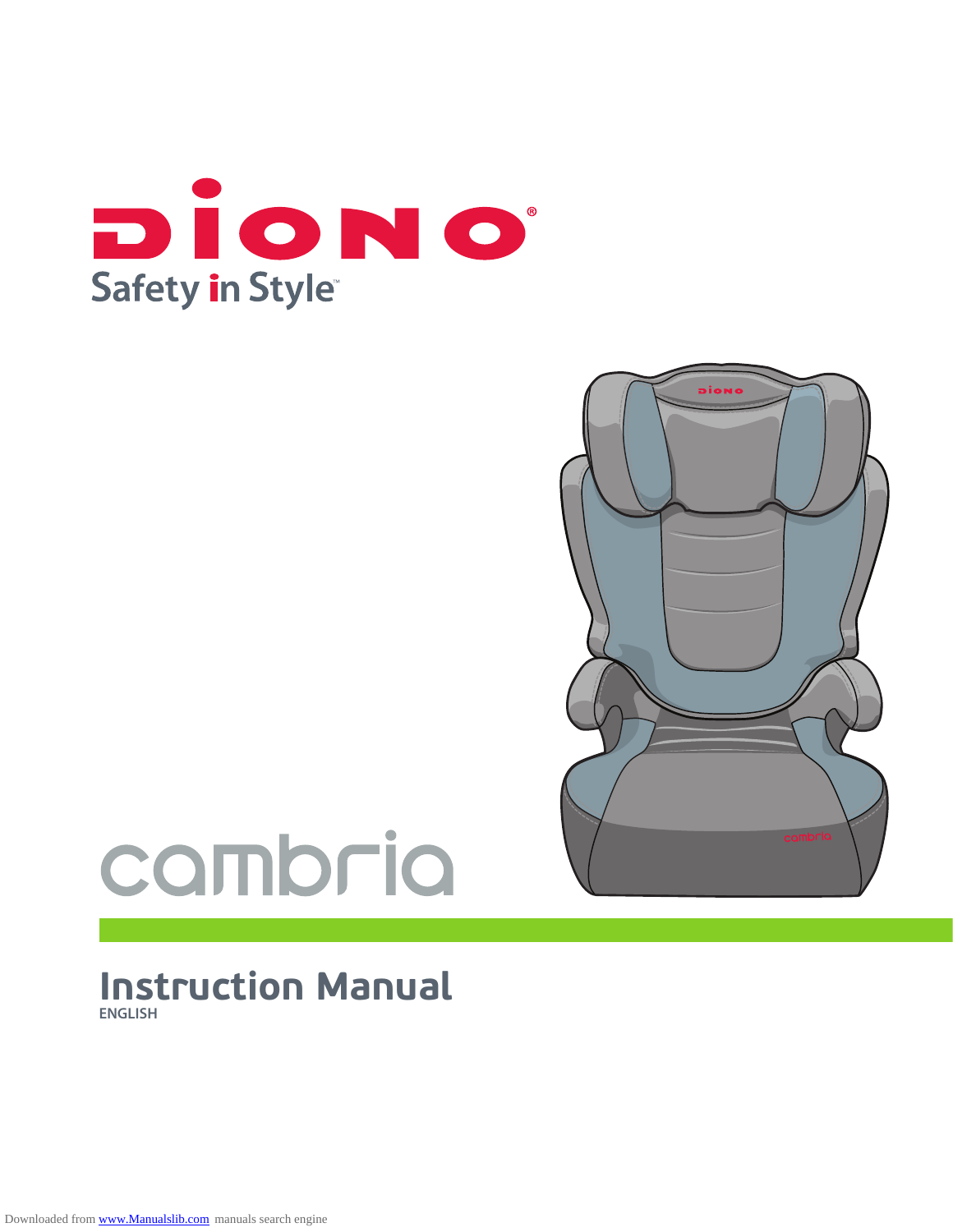

# WARNING ! Death or SERIOUS INJURY can occur.

*Failure to follow all written instructions and product labels can result in death or serious injury in a crash. Carefully read and understand this instruction manual prior to using this restraint. If you have any questions visit diono.com or contact Diono LLC. To insure proper long-term use, store this manual under the bottom of the base.*

- Use only with children whose height is between 38" and 63" and whose weight is between 40 lbs and 120 lbs.
- Only use this restraint forward-facing.
- Use only the vehicle's lap and shoulder belt system when restraining the child in this booster seat.
- NEVER use with only a vehicle lap belt to restrain a child. This could result in serious injury or death to a child.
- Some vehicle seat belt systems cannot be used with this booster seat. Read vehicle owner's manual and 'Vehicle Seat Belt Systems' section of this manual.
- DO NOT use this booster seat without the backrest unless there is vehicle headrest for that seating position.
- DO NOT use this booster seat without the backrest unless proper vehicle seat belt placement can be achieved.
- DO NOT use this booster seat with any other backrest or cushions.
- To prevent injury due to product deterioration, do not use this booster seat if it has been involved in a severe accident or if it is older than ten years.

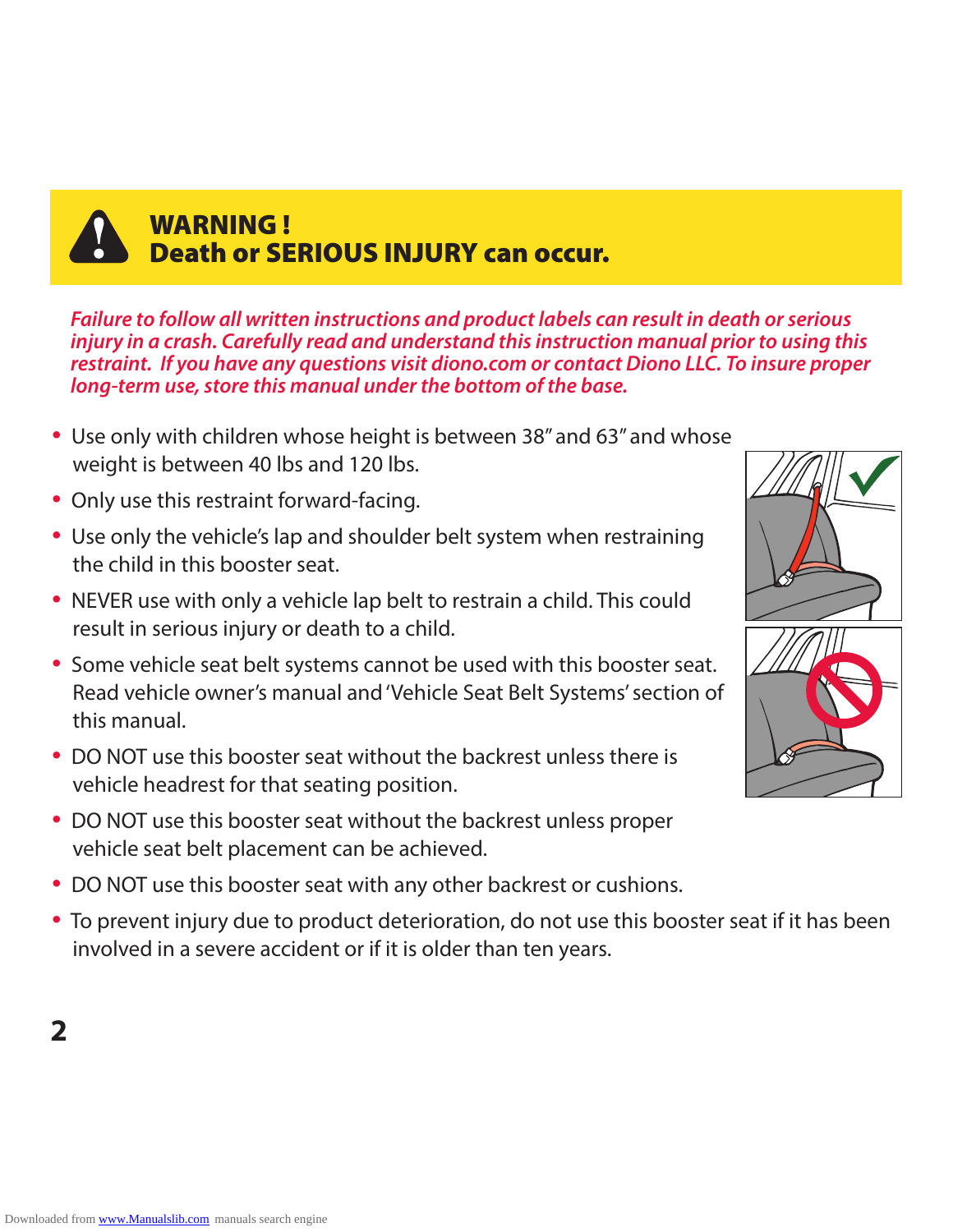

# WARNING ! Death or SERIOUS INJURY can occur.

- Never leave a child alone in a vehicle, even for a short time.
- Always secure this booster seat using vehicle seat belt or LATCH anchors even when not occupied. In a crash, an unsecured item may cause injury to other vehicle occupants.
- Except as described in this manual, do not dissemble or modify any part of this booster seat or vehicle seat belt.
- Register your child restraint with the manufacturer.
- Do not place anything under the booster seat to raise it off the vehicle seat.
- This restraint is not a toy. Do not let a child play with it.
- Do not leave folding vehicle seats unlatched. In the event of a sudden stop, a loose seat back could prevent the booster seat from protecting the child as well as it should.
- In the event of an accident, the vehicle body itself provides the most significant passenger protection. While a properly installed restraint will improve chances for survival in most accidents, a booster seat will not protect a child if the vehicle is too severely impacted.
- Follow all instructions on this child restraint and in the written instructions. To insure proper long term use, store this manual under the bottom of the base.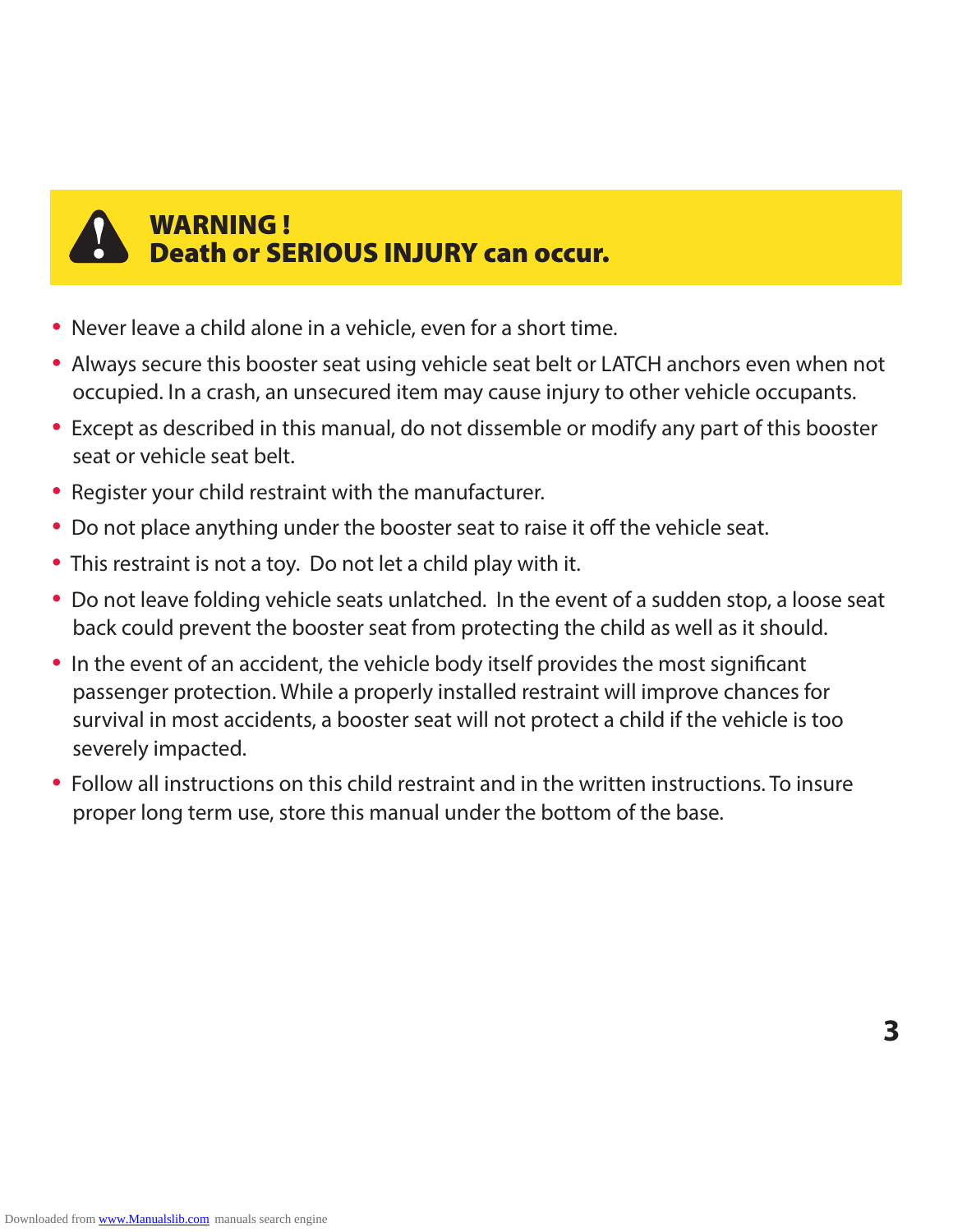

# WARNING ! Death or SERIOUS INJURY can occur.

• According to accident statistics, the National Highway Transportation Safety Administration (NHTSA) recommends that parents select the rear seat as the safest location to properly install a booster seat. Please read carefully the section concerning vehicle seat belts in this guide to insure the child's safety. If in doubt about installing this booster seat, please consult the vehicle owner's manual.

> WARNING: *DO NOT place a child restraint in the front seat of a vehicle with a passenger air bag unless the air bag is turned off. DEATH or SERIOUS INJURY can occur. The back seat is the safest place for children under 12.*



**IMPORTANT:** Children who weigh 40 lbs (18 kg) or less are best protected in a 5-point harness restraint. Diono recommends that children remain in a 5-point harness restraint until reaching the maximum weight or height allowed.

- If the child will not keep the vehicle shoulder belt properly positioned at all times, DO NOT use a booster seat. You must use a harnessed child restraint.
- **Maximum Child Height:** Child is too tall if the top of the ears are above the top of either the fully raised booster seat headrest or fully raised vehicle headrest.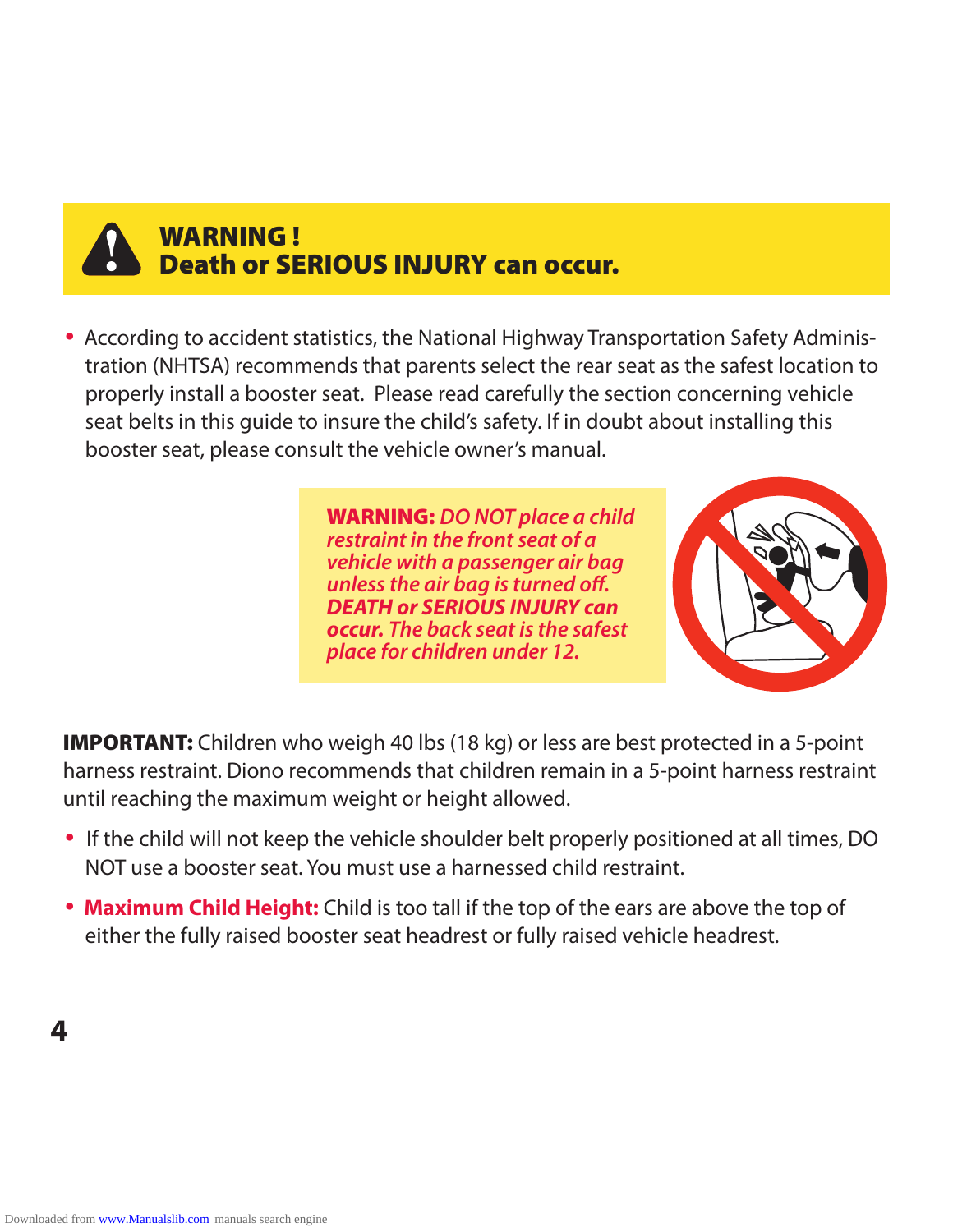# **Safety Information**

#### GENERAL

- Cover this booster seat if vehicle is left in direct sunlight. Portions of the booster seat can become hot enough to burn a child and cover fabric can become faded.
- Store this booster seat in a safe place when not in use. Do not store near direct heat source or place heavy objects on top of it.
- Always make sure vehicle seat is locked in its upright position. Reclining the vehicle seat will adversely affect the safety and performance of the child seat in an accident.

#### **CERTIFICATION**

This child restraint system conforms to all applicable Federal Motor Vehicle Safety Standards. **This restraint is not certified for use in aircraft.** Lap belts in aircraft cannot be used safely with this booster seat.

### REGISTRATION

Visit **www.diono.com** to register your restraint online. Child restraints can be recalled for safety reasons. You must register this restraint to be reached in a recall. Send your name, address and this restraint's model and serial number and manufacturing date to Diono LLC, 418 Valley Avenue NW, Puyallup, WA 98371, or call **1-855 GO DIONO**. For recall information call the U.S. Government's Vehicle Auto Safety Hotline at **1-888-327- 4236** (TTY 1-800-424-9153) or go to **www.nhtsa.gov**.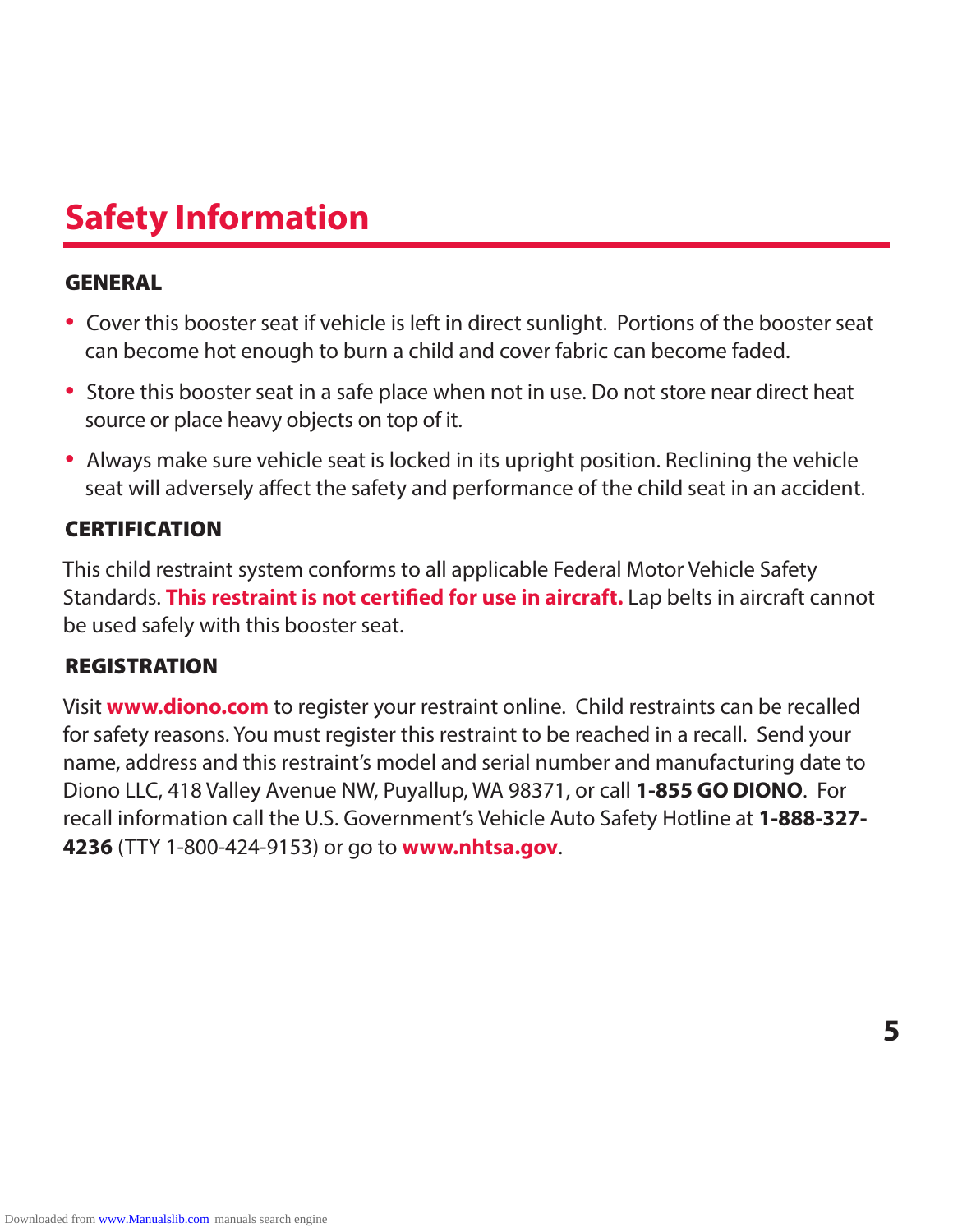# **Safety Information** *(continued)*

### VEHICLE SEAT BELT SYSTEMS

**IMPORTANT:** Some vehicles have no seating positions compatible with booster seats. If in doubt, please contact the vehicle manufacturer for assistance.



WARNING: *ONLY use this booster seat with a 3-point (lap-and-shoulder) vehicle seat belt that is NOT motorized or anchored to the vehicle door.*

In order to protect a child in an accident, this booster must be used with a compatible vehicle seat belt.

The following seat belt types are NOT compatible with this booster seat:

- Two-point seatbelts of any kind.
- Three-point seat belts with separate retractors for lap and shoulder sections.
- Motor-driven, automatic seat belts.
- Seat belts with anchorage points on the door.

The vehicle owner's manual will have complete information on the types of seat belts in the vehicle. If the seat belt type is listed above, choose another seating position in the vehicle.



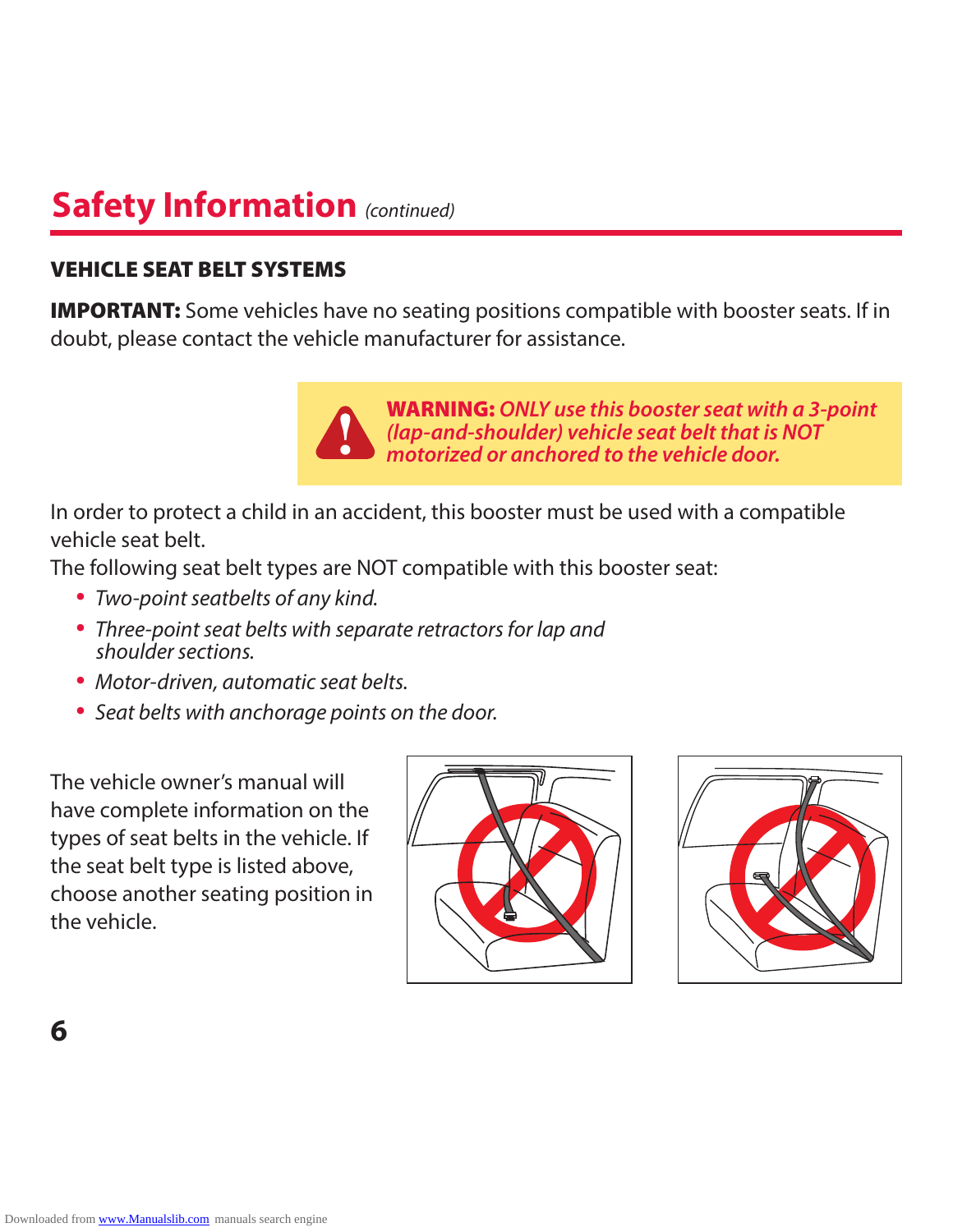### VEHICLE SEATING POSITIONS

Diono and the U.S. Department of Transportation warn that children under 12 must ride in the rear seats and away from front airbags. The only exception is if the airbag is turned off. When using a vehicle with airbags, refer to the vehicle owner's manual for additional booster seat installation instructions and precautions.



### CUP HOLDERS

Cup holders are located on both sides of seat bottom: swivel outward to the locked position for use. Swivel inward to the recessed and locked position when not in use.

**IMPORTANT:** Do not step on or put excess weight on cup holder which could cause it to break.

CAUTION: DO NOT use with hot liquids as this could burn a child.

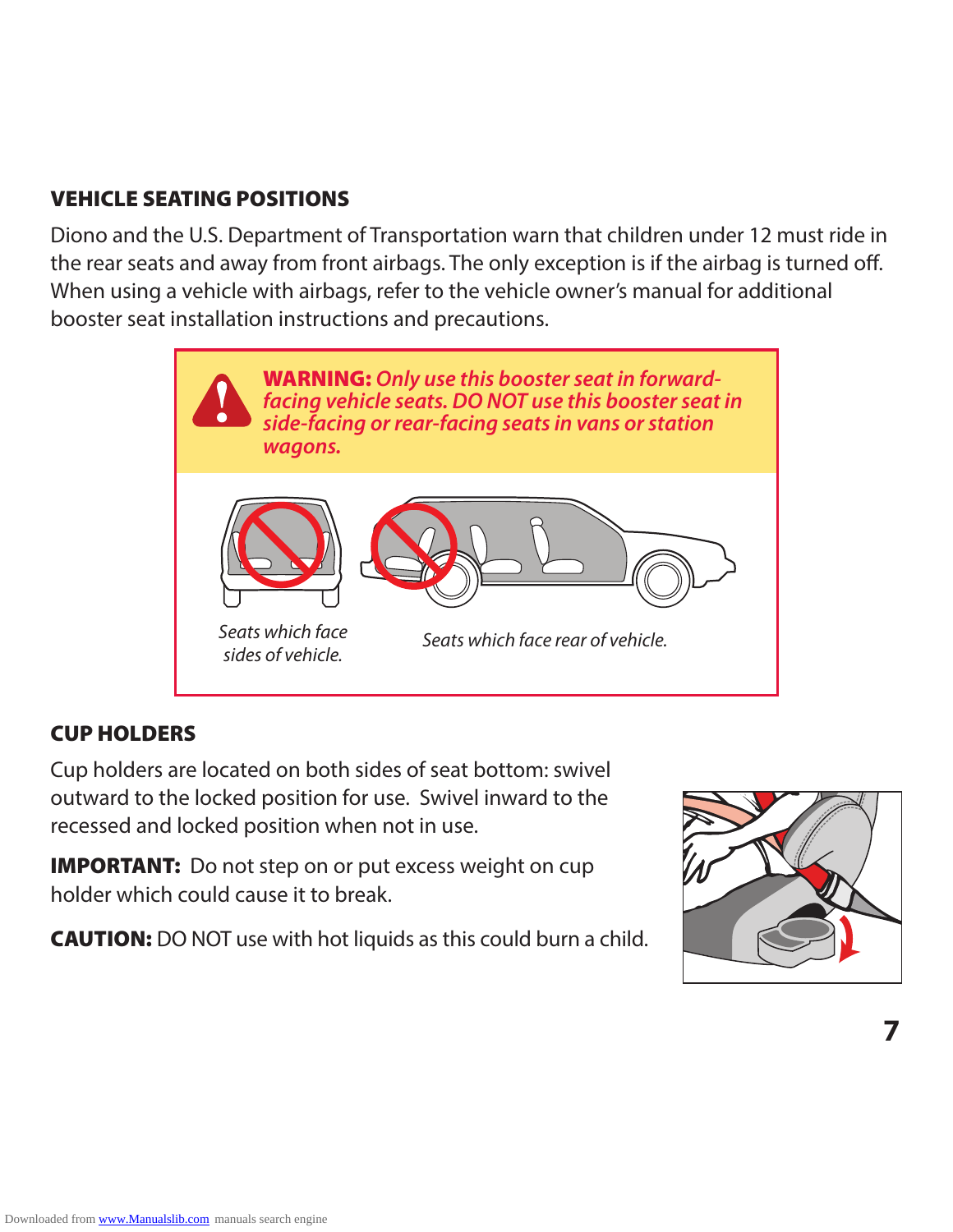# **Parts for Assembly & Installation**

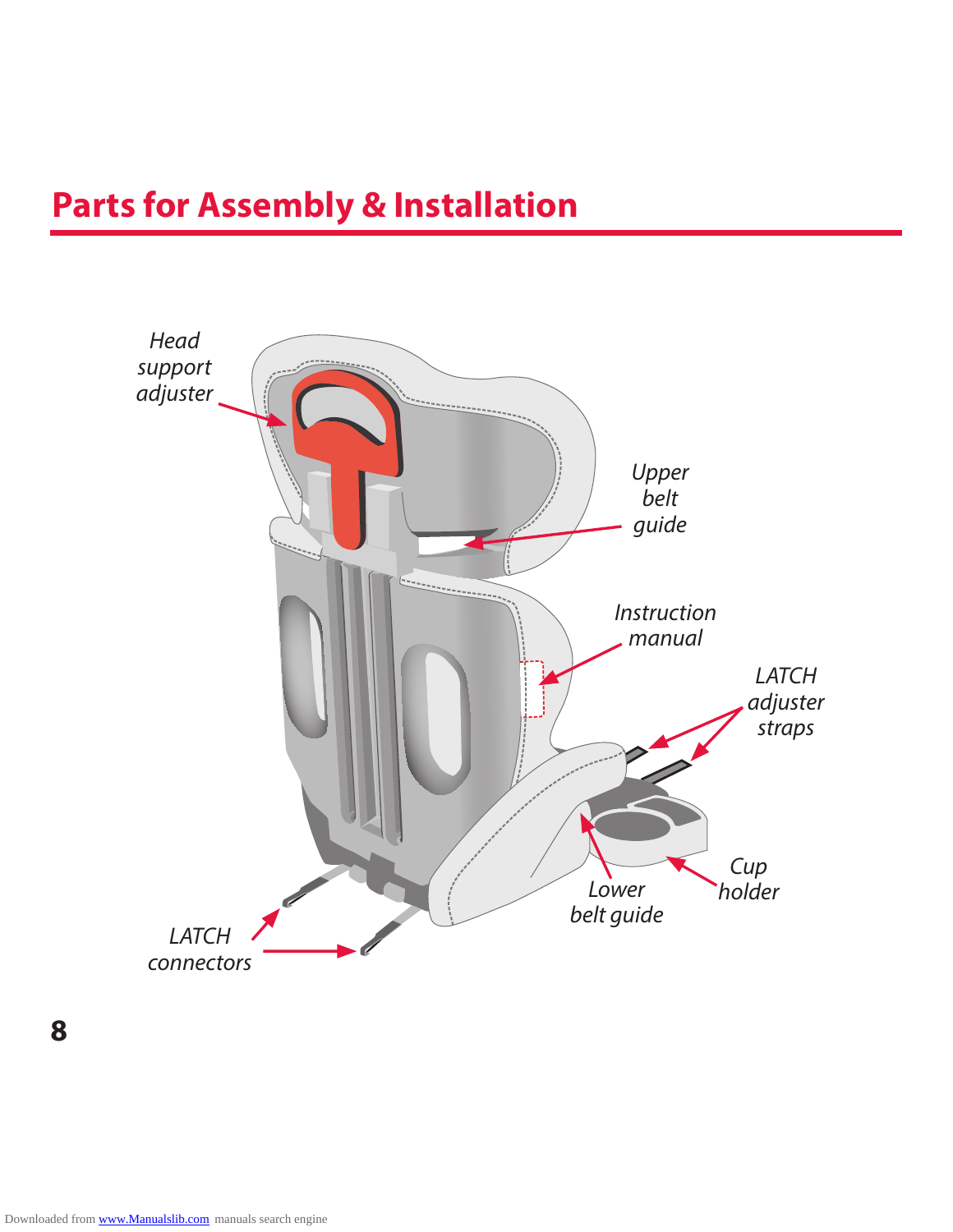# **Booster Seat Assembly**

#### ATTACHING THE BACKREST

**1** Lay backrest on flat surface with front Lay backrest o<br>facing down. <br>Hold seat bott 1

**2** Hold seat bottom facing down. Align seat bottom pivot bar at 90° angle with backrest hooks. Push in to attach seat seat bottom pivot bar a<br>backrest hooks. Push in<br>bottom to backrest. <br>Rotate seat bottom d 2

**3** Rotate seat bottom downwards and under back rest until a 'click' is heard and the seat shape is formed. • the seat shape is formed.  $\bigcirc$ 

### REMOVING THE BACKREST

Follow above instructions in reverse.

### ADJUSTING THE HEADREST

Squeeze the red head support adjuster on back of booster seat head rest while adjusting its height up or down to fit the child.



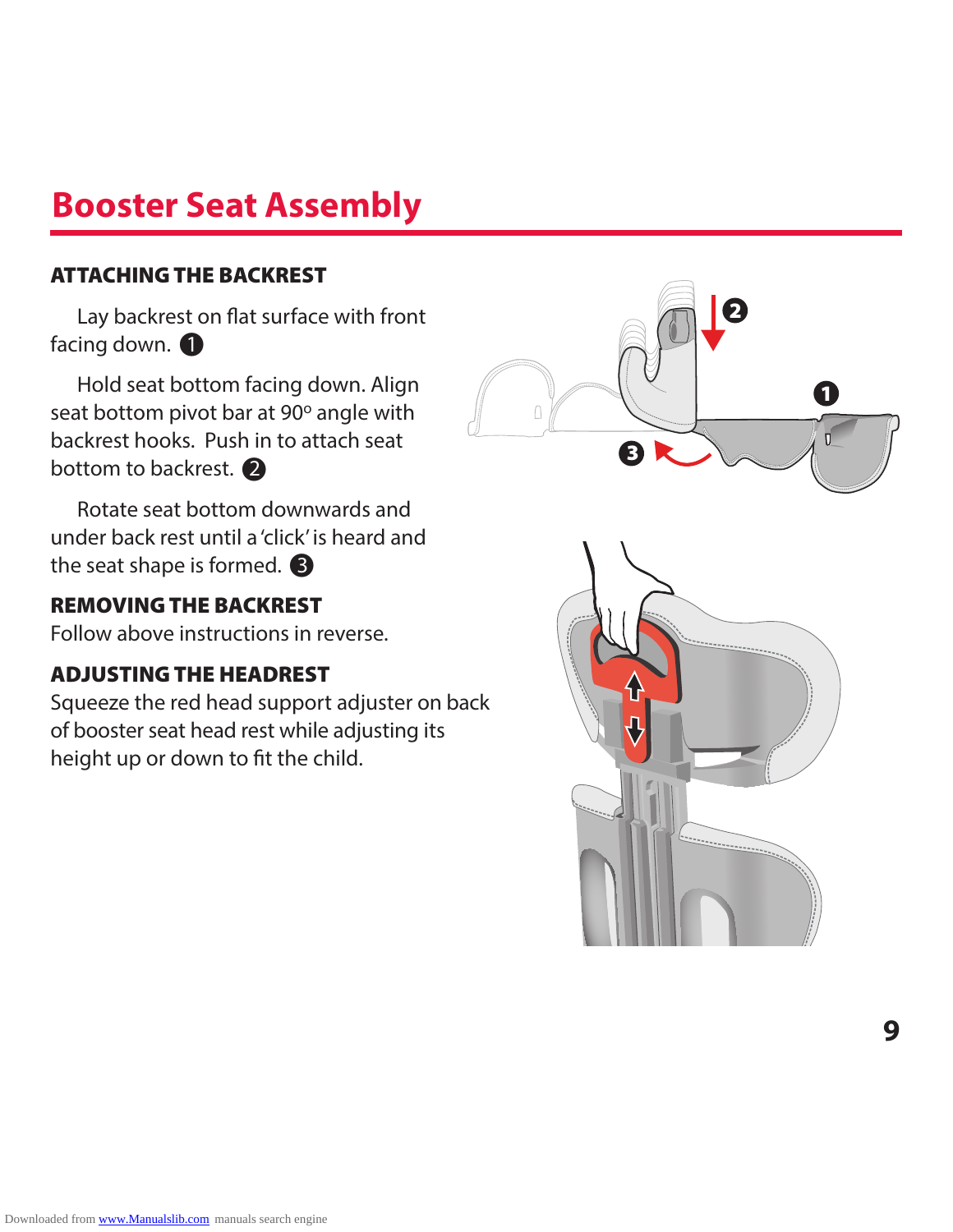# **LATCH Installation**

To improve safety and performance, this booster seat is equipped with a unique, LATCH system that allows secure attachment to a vehicle's lower LATCH anchor locations.

> WARNING: *Unsecured objects can become flying hazards and can cause serious injury in an accident. Diono always recommends utilizing LATCH installation in vehicles equipped with lower anchors.*

Disengage LATCH connectors from storage slots and lay booster seat on its side.

**1** While depressing the cam lock lever,

**2** pull LATCH connectors away from the booster seat and extend both straps all the way.

**3** Attach both LATCH connectors to the vehicle anchors, starting with the connector that is furthest from you. For ease of use, make sure open end of hooks face upward during use.

**4** While pushing booster against vehicle seat,

**5** pull one adjuster strap tight and then the other.

NOTE: Even with LATCH properly attached and adjusted, child seat will still have movement against the vehicle seat back and bottom.

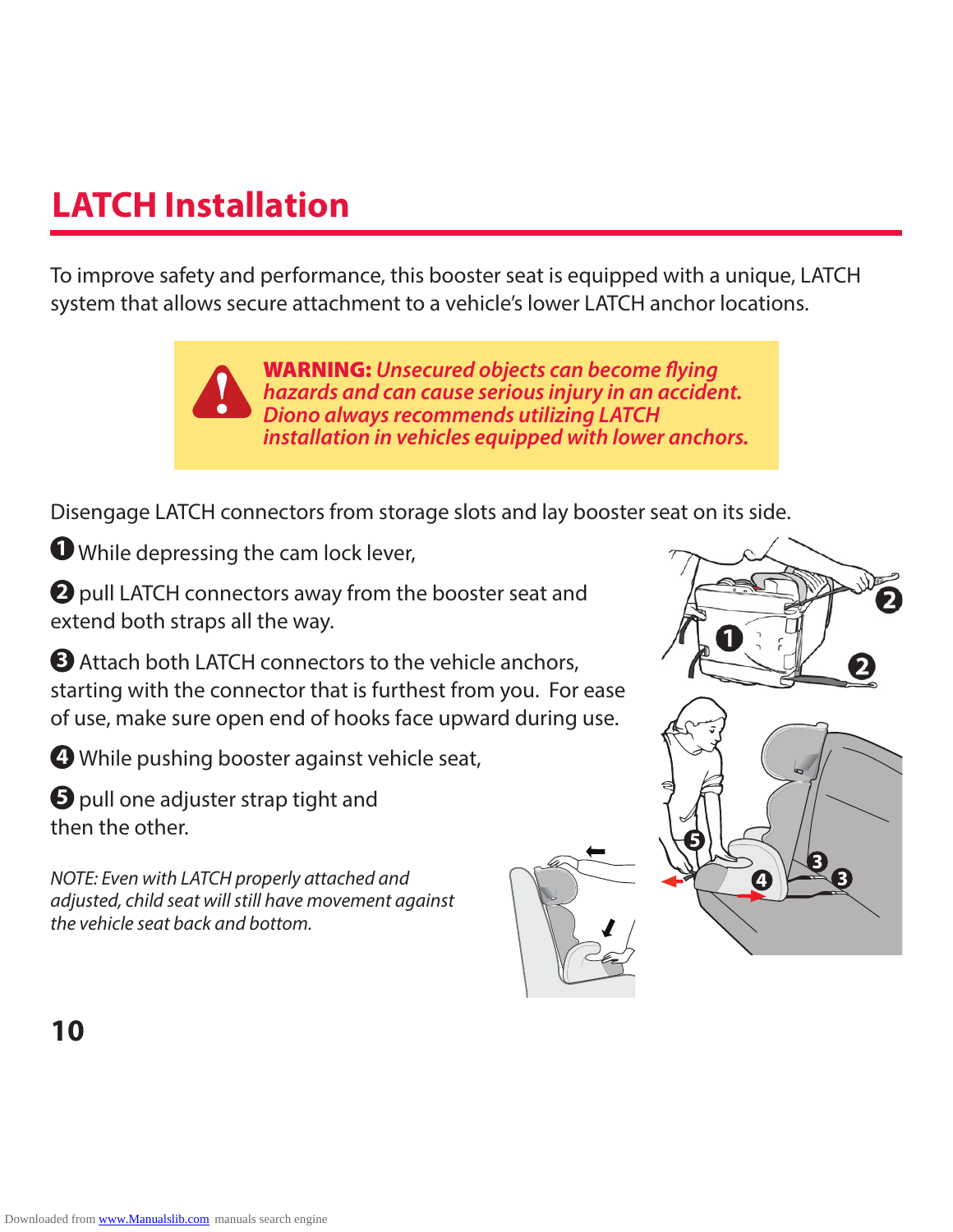### DISENGAGING LATCH INSTALLATION

Follow above instructions in reverse:

1) Depress the cam lock lever while pulling child seat away from the vehicle seat back until the LATCH straps are extended all the way.

2) Disconnect LATCH connectors from vehicle anchors.

3) Pull LATCH adjuster straps to recess the LATCH connectors into the back of the booster seat bottom for safe storage.

# **Proper Positioning on Vehicle Seat**

Place booster seat on vehicle seat so it is resting firmly on vehicle seat bottom and touching the vehicle seat back.

**IMPORTANT:** When using the booster seat as a high-back booster, try to position backrest in full contact with vehicle seat back. It may also be necessary to adjust the recline angle of the booster seat to match that of the vehicle seat.



**11**

**IMPORTANT:** When using booster seat in center seating position, make sure it is stable and does not rock from side to side.

IMPORTANT: Do not use LATCH if installation interferes with vehicle seat belt.

### ADJUSTING THE RECLINE ANGLE

This booster seat features a recline angle that can adjust to match that of the vehicle seat:

1) Push booster seat backrest backwards until you hear a click. Backrest will now pivot freely and does not need to click into another position.

2) Push seat bottom and backrest of booster seat down and back into vehicle seat until there is secure positioning and full contact with the booster seat and vehicle seat bottom and vehicle seat back.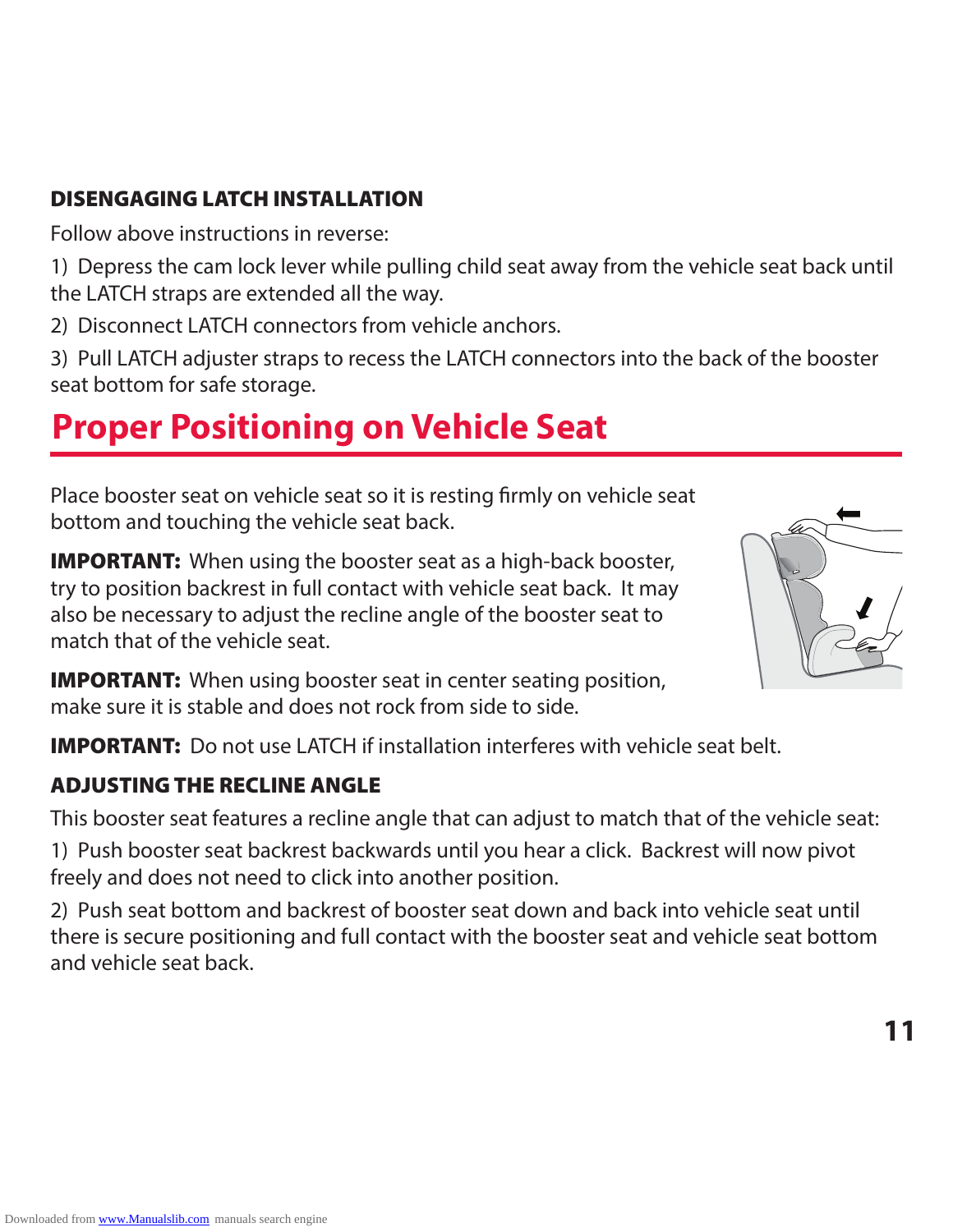# **Securing the Child**

1) Make sure booster seat is properly positioned and installed on vehicle seat as per the instructions in page 11.

2) Properly position child: sitting upright and all the way back in the booster seat.

3) Raise the headrest to access upper belt guides. Feed the diagonal portion of the seatbelt through the upper belt guide on the side opposite the seatbelt buckle.

4) Fasten seatbelt across child: Lap portion of seatbelt should rest within both lower belt guides. Diagonal shoulder portion should route inside the lower belt guide closest to the buckle and over child's shoulder.

5) Adjust headrest (page 9) to proper height: Upper shoulder guide should be slightly above (at least 1 cm) the child's shoulders.

6) Make sure seat belt is not twisted and lays flat across child's lap, torso and shoulder.

8) Tighten the seatbelt by pulling the diagonal shoulder belt portion in the direction of the arrows.

9) Confirm seatbelt buckle is in correct position (see below).



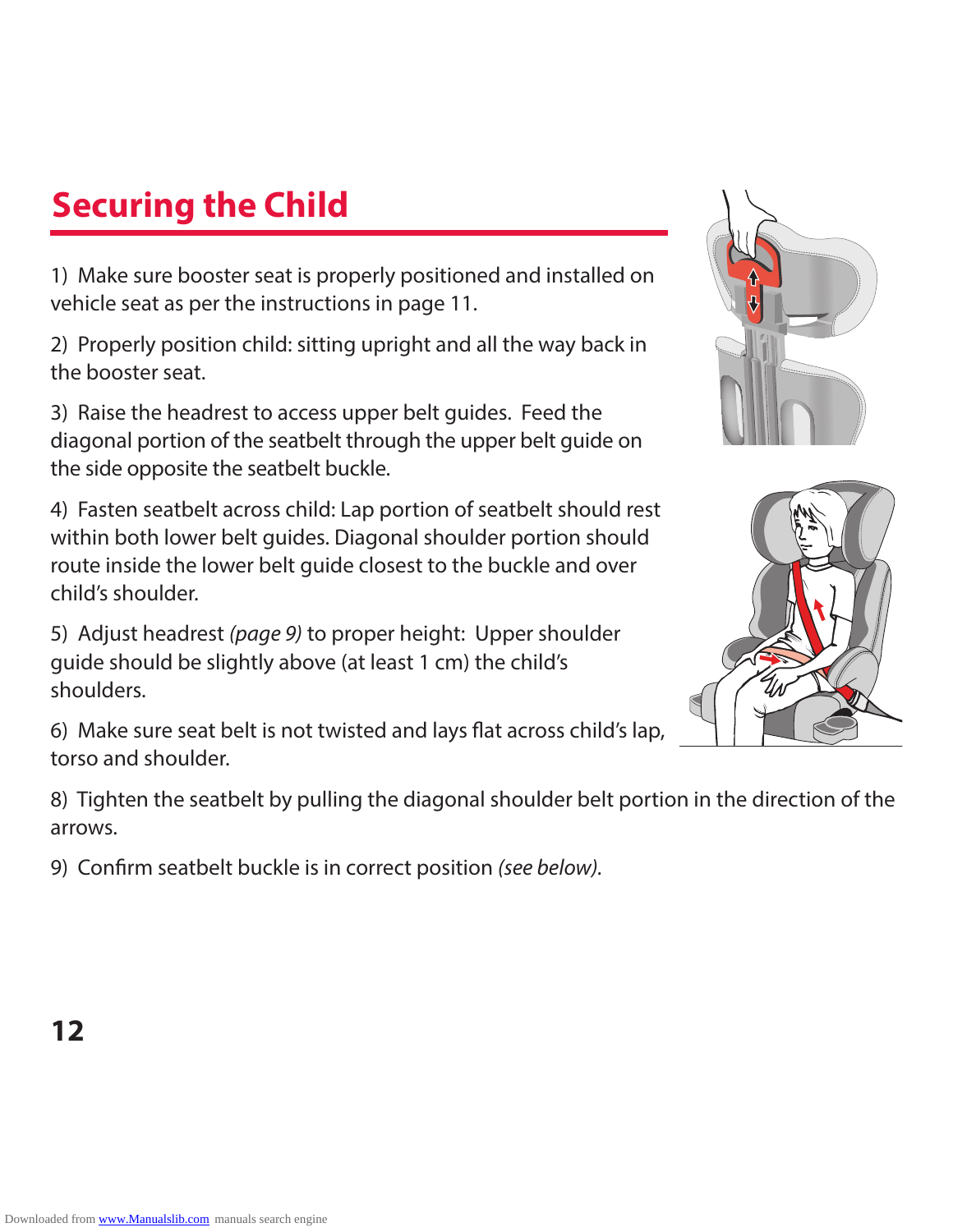WARNING: *If lap portion and diagonal portion of seatbelt are not positioned correctly, the booster seat is not properly installed:* **• Diagonal portion of seatbelt should lay over the shoulder and NOT touching the neck. • Lap belt position should be forward and as low as possible over child's pelvis and** 

# *contacting the upper thigh.*

#### PROPER BUCKLE POSITION



**IMPORTANT:** After booster seat is installed and seatbelt is fastened around child, it is important to confirm correct seatbelt buckle position to ensure secure installation. Correct seatbelt buckle position: Buckle is on the outside of lower belt guide.

#### **Incorrect seat belt buckle position.**

If buckle is being pulled across the lower belt guide and into the seat, choose another seating position within the vehicle.



# **Backless Booster Seat**

While this booster seat is designed to offer advanced side-impact protection with its backrest section attached, the seat bottom can also be used alone as a backless booster.

- 1) Remove seat bottom from backrest section (see page 9).**A**
- 2) Make sure booster seat is correctly installed (page 11) and properly positioned on vehicle seat.
- 3) Properly position child: sitting upright and all the way back in the booster seat.
- 4) Fasten seatbelt across child.

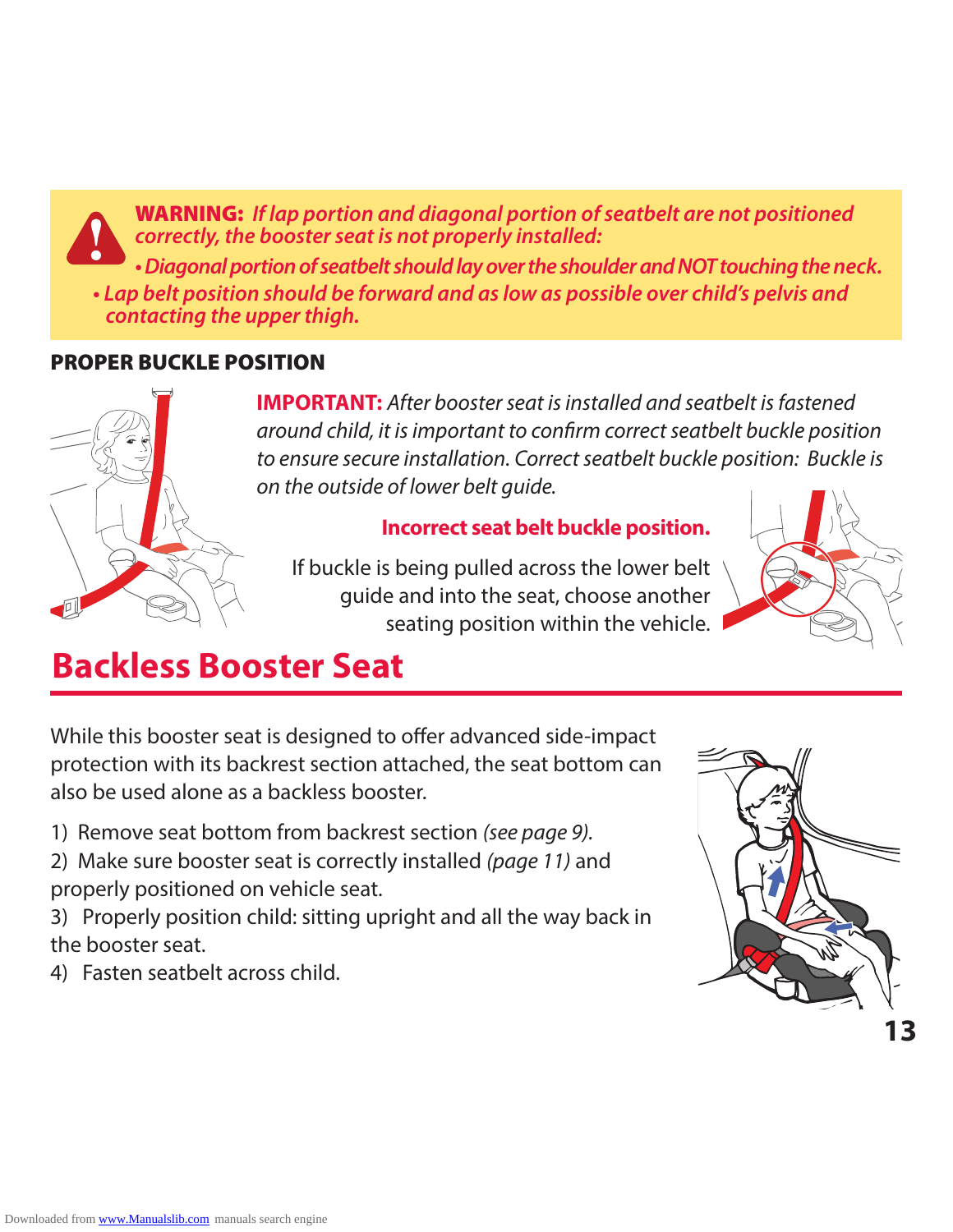5) Make sure seat belt is not twisted and lays flat across child's hips, torso and shoulder.

6) Tighten the seatbelt by pulling the diagonal shoulder belt portion in the direction of the arrows.

**IMPORTANT:** Lap belt position should be as far forward and as low as possible over child's pelvis and contacting upper thighs.

**IMPORTANT:** Diagonal seat belt portion should route inside the lower belt quide closest to the buckle and over child's shoulder. It should NOT be touching the neck.

**NEVER** position the shoulder belt loosely or under the child's arm or behind their back.



WARNING: *If the diagonal seat belt portion does not correctly fit the child, then the seat must be used with the shoulder belt guide strap or with the seatback portion attached and properly adjusted to fit the child.*

# **Using the Shoulder Belt Guide Strap**

Remove shoulder belt guide strap from storage area underneath seat.

Position child correctly in seat as per the instructions in the manual, making sure lap and shoulder belts are positioned properly across child.

Attach the red shoulder belt guide strap onto the diagonal shoulder belt.

Adjust strap to correct length, so that red guide is just above shoulder.

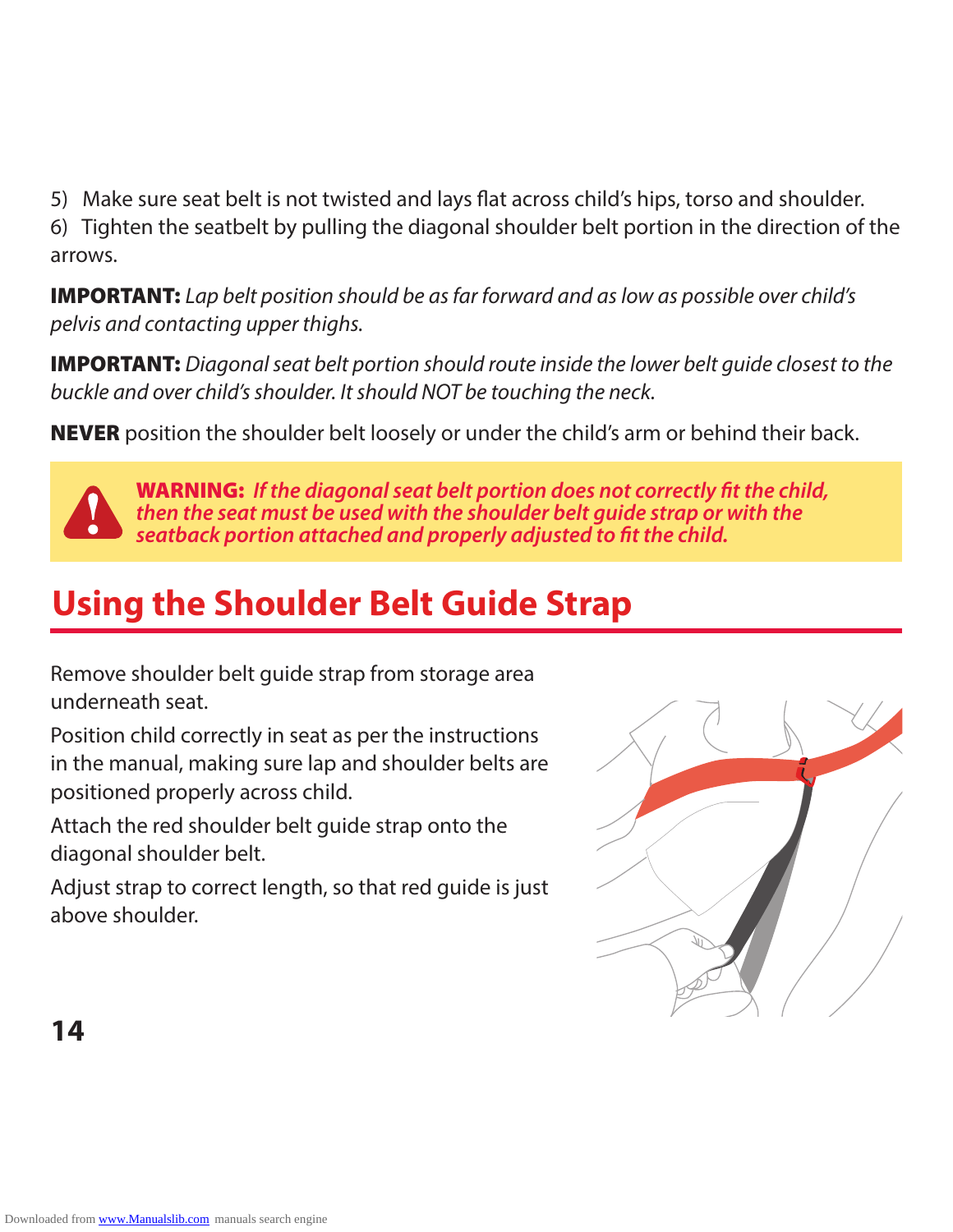# **Care & Maintenance**

### CLEANING THE COVER

Read all labels attached to cover for washing instructions. Hand wash cover in cold water with mild detergent only. Line dry to prevent shrinkage. Do NOT wash cover in hot water. Do NOT bleach, machine wash or machine dry.

### CLEANING THE SHELL

Sponge clean ONLY using warm water and mild soap. Towel dry when finished. Do NOT use solvents, detergents or any other chemical or cleaning agent. Do NOT lubricate any part of the seat.

### REMOVING THE FABRIC COVER

- 1) Separate seat back section from seat bottom section.
- 2) Remove plastic fasteners and elastics that secure fabric cover to seat bottom, seat back and head rest.
- 3) Remove fabric cover pieces from the booster seat sections.

### ATTACHING THE COVER

Follow the above instructions in reverse.

# **Warranty Information**

The manufacturer of this child restraint, Diono LLC, warrants this product only to the original retail purchaser. Visit **www.diono.com** for complete warranty information and details.